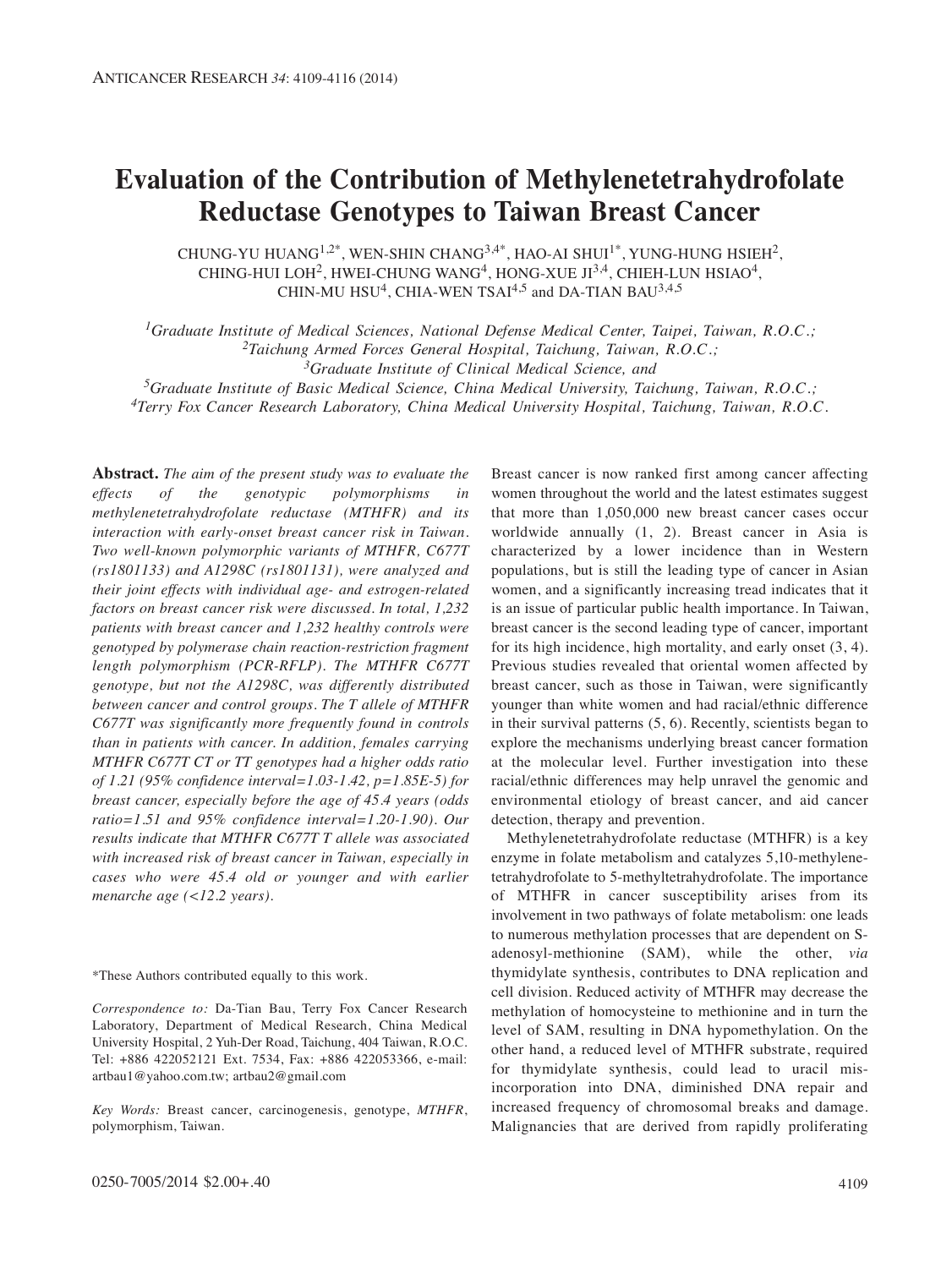| Polymorphism (location) | Primers sequences $(5'$ ->3')                      | Restriction<br>enzyme | SNP sequence | DNA fragment<br>size (bp) |  |
|-------------------------|----------------------------------------------------|-----------------------|--------------|---------------------------|--|
| C677T                   | F: TGA AGG AGA AGG TGT CTG CGG GA                  | Hinf I                |              | 198                       |  |
| (rs1801133)             | R: AGG ACG GTG CGG TGA GAG TG                      |                       |              | $175 + 23$                |  |
| A1298C<br>(rs1801131)   | F: GGGAGGAGCTGACCAGTGCAG<br>R: GGGGTCAGGCCAGGGGCAG | Fnu4H I               |              | 138<br>$119+19$           |  |

Table I. *The primer sequences, polymerase chain reaction and restriction fragment length polymorphism conditions for methylenetetrahydrofolate reductase (MTHFR) gene polymorphisms.*

F and R indicate forward and reverse primers, respectively.

tissues, which have a higher requirement for DNA synthesis, should be more susceptible to folate deficiency and resultant DNA damage. The DNA variants causing reduced MTHFR activity were found to be associated with a reduced risk of leukemia, lymphoma and colorectal carcinoma. The mechanism proposed to explain these associations was the shunt of folate metabolism versus thymidine and purine synthesis, which would slow the incorporation of uracil into DNA and protect cells against carcinogenesis (7).

Previous investigations of *MTHFR* genetic variations focused on the catalytic domain and the two polymorphisms C677T and A1298C, which slightly change enzymatic activity. In the case of C677T polymorphism, the cytosine base at position number 677 changes to a thymidine base, which in turn affects the amino acid sequence at position number 222 (alanine→valine). The MTHFR enzyme resulting from the C677T polymorphism becomes thermolabile, causing a loss of its activity with increasing temperature. The modified protein also loses its co-factor flavin adenine dinucleotide (FAD) more quickly and has a lower stability. The mutation effect can be suppressed by addition of folate, which causes a higher FAD affinity and an increase in MTHFR stability. The *MTHFR* A1298C polymorphism is localized in the coding regulatory region domain (8). Studies investigating the *MTHFR* A1298C variant have found positive associations with colorectal cancer (9), breast cancer (10), acute lymphocytic leukemia (11), childhood leukemia (12).

In 2003, the association between single nucleotide polymorphisms (SNPs) of *MTHFR* and breast cancer susceptibility was firstly examined in a Taiwanese population, indicating the C677T SNP is not associated with breast cancer risk (13). However, the sample size was rather small (controls/cases=232/59), and only one SNP was investigated in that study. In 2006, the same group performed a genotype–phenotype correlation study showing that the combined genotype (677CT+TT with 1298AC+CC) conferred greater reduction of breast cancer risk among Taiwanese females with lower plasma folate levels (14), with a sample size of controls/cases=295/146. In the present work, we analyzed both *MTHFR* C677T and A1298C in a more

representative population (controls/cases=1232/1232), and investigated the correlation between *MTHFR* genotypes and early onset of breast cancer in Taiwanese women.

## **Materials and Methods**

*Study population and sample collection.* A total of 1232 patients diagnosed with breast cancer were recruited at our hospital. All patients voluntarily participated, completed a self-administered questionnaire and provided peripheral blood samples. An equal number of age-matched non-breast cancer healthy volunteers as controls were selected from the Health Examination Cohort of the hospital. Our study was approved by the Institutional Review Board of the China Medical University Hospital (DMR96-IRB-240).

*Genotyping assays.* Genomic DNA was prepared using a QIAamp Blood Mini Kit (Blossom, Taipei, Taiwan) as described in previous studies (15-20). The polymerase chain reaction (PCR) cycling conditions were: one cycle at 94˚C for 5 min; 35 cycles of 94˚C for 30 s, 55˚C for 30 s, and 72˚C for 30 s, and a final extension at 72˚C for 10 min. Pairs of PCR primer sequences and restriction enzyme for each DNA product are listed in Table I.

*Statistical analyses.* Only those with both genotypic and clinical data (controls/cases=1232/1232) were selected for final analysis. Pearson's Chi-square test or Fisher's exact test was used to compare the distribution of the genotypes. The data were recognized as significant when the statistical *p*-value was less than 0.05.

## **Results**

The frequency distributions of selected characteristics of 1232 breast cancer patients and 1232 non-cancer controls are shown in Table II. These characteristics of patients and controls are all well matched (*p>*0.05) (Table II). As for the individual behaviors, cigarette smoking and alcoholism were both risk factors for breast cancer in this population (*p<*0.05) (Table II).

The frequencies of the genotypes for the *MTHFR* C677T and A1298C in controls and patients with breast cancer are shown in Table III. The genotype distribution of the *MTHFR* C677T was significantly different between breast cancer and control groups  $(p=1.85\times10^{-5})$ , while that for A1298C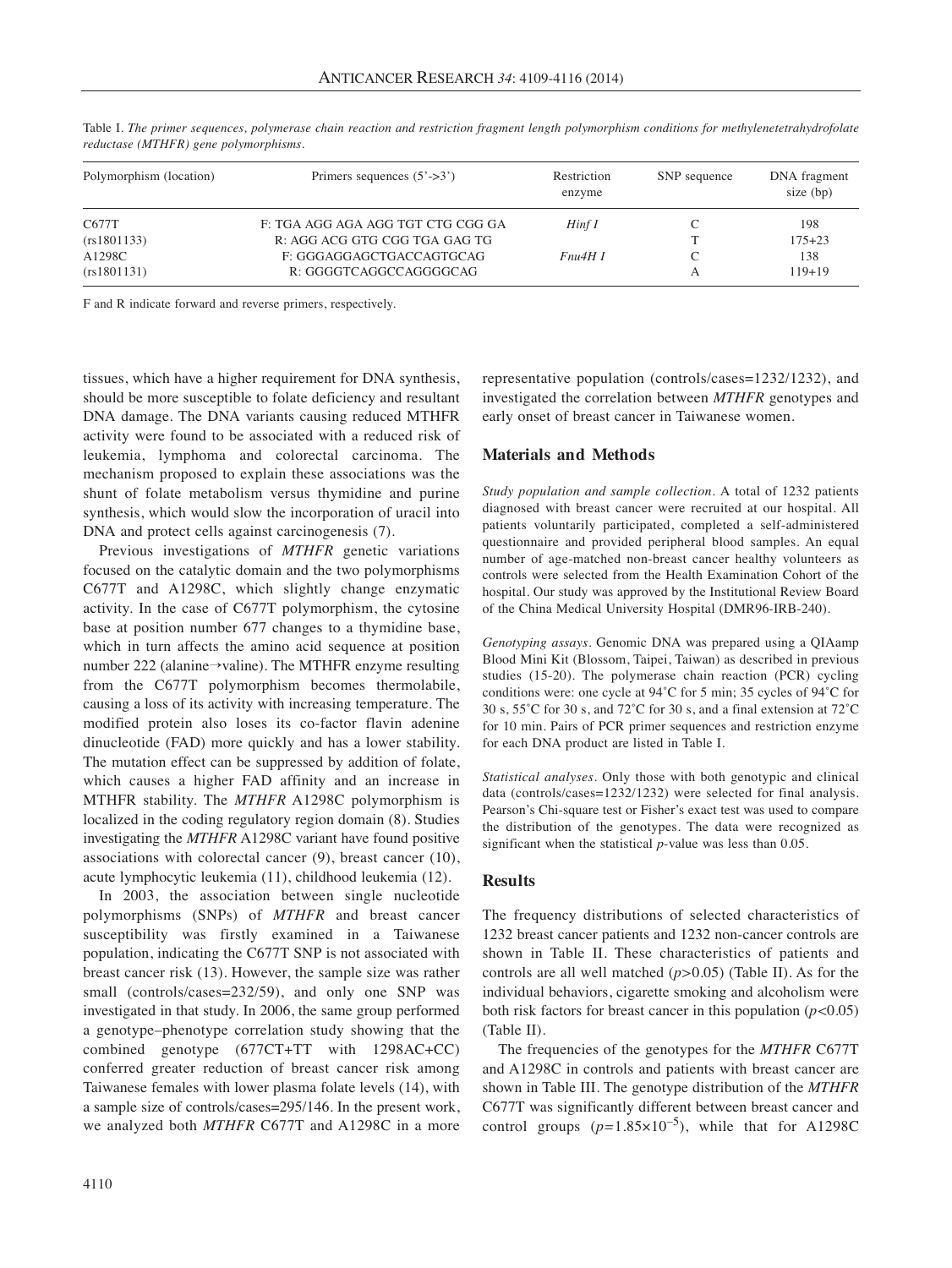| Characteristic                             |             | Controls $(n=1232)$ |             | Patients $(n=1232)$ | $p$ -Value |              |                       |
|--------------------------------------------|-------------|---------------------|-------------|---------------------|------------|--------------|-----------------------|
|                                            | $\mathbf n$ | $\%$                | Mean $(SD)$ | $\mathbf n$         | $\%$       | Mean (SD)    |                       |
| Age at onset (years)                       |             |                     |             |                     |            |              |                       |
| <40                                        | 359         | 29.1%               |             | 362                 | 29.4%      |              | 0.89a                 |
| $40 - 55$                                  | 558         | 45.3%               |             | 547                 | 44.4%      |              |                       |
| >55                                        | 315         | 25.6%               |             | 323                 | 26.2%      |              |                       |
| Age at menarche (years)                    |             |                     | 12.4(0.7)   |                     |            | 12.1(0.6)    | 0.79 <sup>b</sup>     |
| Age at first birth of child (years)        |             |                     | 29.4(1.2)   |                     |            | 29.8(1.4)    | 0.63 <sup>b</sup>     |
| Age at menopause (years)                   |             |                     | 48.8(1.8)   |                     |            | 49.3 $(2.0)$ | 0.59 <sup>b</sup>     |
| Site                                       |             |                     |             |                     |            |              |                       |
| Unilateral                                 |             |                     |             | 1198                | 97.2%      |              |                       |
| Bilateral                                  |             |                     |             | 34                  | 2.8%       |              |                       |
| Family history of breast cancer            |             |                     |             |                     |            |              |                       |
| First degree (Mother, sister and daughter) |             |                     |             | 55                  | $4.5\%$    |              |                       |
| Second degree                              |             |                     |             | 6                   | $0.5\%$    |              |                       |
| No history                                 |             |                     |             | 1171                | 95%        |              |                       |
| Personal habits                            |             |                     |             |                     |            |              |                       |
| Cigarette smokers                          | 86          | 7.0%                |             | 170                 | 13.8%      |              | < 0.0001a             |
| Alcohol drinkers                           | 91          | 7.4%                |             | 162                 | 13.1%      |              | < 0.0001 <sup>a</sup> |

Table II. *Distributions of demographic and life-style of breast cancer patients and the matched controls.*

Statistical results based on aChi-square or bunpaired Student's *t*-test.

Table III. *Distribution of methylenetetrahydrofolate reductase (MTHFR) genotypes among breast cancer and control groups.*

| Genotype         | Controls | $\%$    | Cases | $\%$  | $p$ -Value <sup>a</sup> | OR (95% CI)       |
|------------------|----------|---------|-------|-------|-------------------------|-------------------|
| C677T rs1801133  |          |         |       |       | 1.85E-5                 |                   |
| <sub>CC</sub>    | 596      | 48.4%   | 538   | 43.7% |                         | Reference         |
| CT               | 533      | 43.3%   | 519   | 42.1% | 0.3917                  | 1.08 (0.91-1.28)  |
| <b>TT</b>        | 103      | 8.3%    | 175   | 14.2% | 0.0001                  | 1.88 (1.44-2.47)  |
| $CT+TT$          | 636      | 51.6%   | 694   | 56.3% | 0.0212                  | $1.21(1.03-1.42)$ |
| A1298C rs1801131 |          |         |       |       | 0.3738                  |                   |
| AA               | 796      | 64.6%   | 787   | 63.9% |                         | Reference         |
| AC               | 391      | 31.7%   | 386   | 31.3% | 1.0000                  | 1.00 (0.84-1.19)  |
| CC               | 45       | $3.7\%$ | 59    | 4.8%  | 0.1882                  | 1.33 (0.89-1.98)  |
| $AC+CC$          | 436      | 35.4%   | 445   | 36.1% | 0.7367                  | 1.03 (0.88-1.22)  |

aBased on Chi-square test; OR: odds ratio, CI: confidence interval.

polymorphisms was not (*p>*0.05) (Table III). Those who carried the TT genotype were found to have a 1.88-fold odds of breast cancer compared with those with CC genotype (95% CI=1.44-2.47).

Since age and estrogen exposure are the predominant risk factors for breast cancer, and Taiwan is well-known for earlyonset breast cancer, the interactions between *MTHFR* genotype and age- and estrogen-related factors were also analyzed and presented in Tables IV-VII. The average age of all participants for age at onset, age at menarche, age at first birth of child, and age at menopause were 45.4, 12.2, 29.6 and 49.0 years, respectively, and were set as the cutting point for stratification. We noticed that those with CT or TT genotypes for *MTHFR* C677T had higher risk of breast cancer than those

with CC genotype in the younger group (<45 years), but not in the case of the elder group ( $\geq$ 45 years) (Table IV). Those with CT or TT genotypes for *MTHFR* C677T also had higher risk of breast cancer than those with CC genotype in the group with earlier menarche (<12.2 years) but not in the case of later menarche (Table V). To sum up, there was an interaction between age at early menarche and onset with *MTHFR* C677T genotype for breast cancer susceptibility.

## **Discussion**

In order to determine the role of *MTHFR* and to find potential biomarkers of breast cancer, in the present study, we selected two SNPs of *MTHFR* and investigated their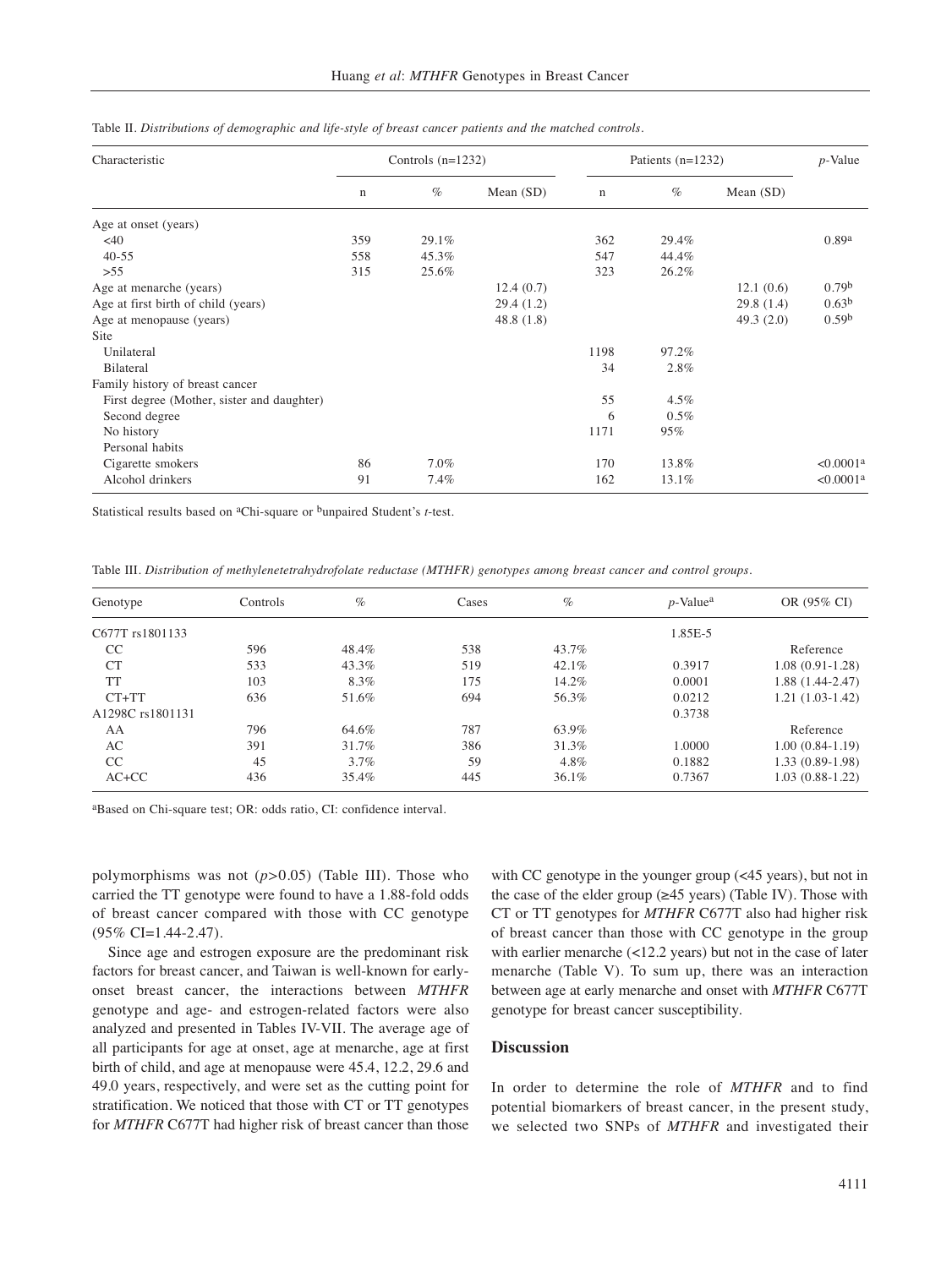|                   |                     | <b>MTHFR C677T</b> |                         | MTHFR A1298C                               |                     |                  |                         |                                            |
|-------------------|---------------------|--------------------|-------------------------|--------------------------------------------|---------------------|------------------|-------------------------|--------------------------------------------|
| Characteristic    | Controls<br>$n(\%)$ | Cases<br>$n(\%)$   | $p$ -Value <sup>a</sup> | Crude OR<br>$(95\% \text{ CI})^{\text{b}}$ | Controls<br>$n(\%)$ | Cases<br>$n(\%)$ | $p$ -Value <sup>a</sup> | Crude OR<br>$(95\% \text{ CI})^{\text{b}}$ |
| Age at onset      |                     |                    |                         |                                            |                     |                  |                         |                                            |
| $<45.4$ years     |                     |                    | $3.60E-6*$              |                                            |                     |                  | 0.6482                  |                                            |
| CC                | 299 (50.68)         | 242 (40.47)        |                         | $1.00$ (Ref.)                              | 390 (63.73)         | 393 (64.11)      |                         | $1.00$ (Ref.)                              |
| <b>CT</b>         | 245 (41.52)         | 258 (43.14)        |                         | $1.30(1.02-1.66)^*$                        | 199 (32.51)         | 191 (31.16)      |                         | $0.95(0.75-1.21)$                          |
| <b>TT</b>         | 46(7.80)            | 98 (16.39)         |                         | $2.63(1.78-3.88)*$                         | 23(3.76)            | 29(4.73)         |                         | $1.25(0.71-2.20)$                          |
| $CT+TT$           | 291 (49.32)         | 356 (59.53)        |                         | $1.51(1.20-1.90)$ *                        | 222 (36.27)         | 220 (35.89)      |                         | $0.98(0.78-1.24)$                          |
| $\geq$ 45.4 years |                     |                    | 0.1186                  |                                            |                     |                  | 0.4884                  |                                            |
| CC                | 297 (46.26)         | 296 (46.69)        |                         | $1.00$ (Ref.)                              | 406 (65.48)         | 394 (63.65)      |                         | $1.00$ (Ref.)                              |
| <b>CT</b>         | 288 (44.86)         | 261 (41.17)        |                         | $0.91(0.72-1.15)$                          | 192 (30.97)         | 195 (31.50)      |                         | $1.05(0.82 - 1.33)$                        |
| <b>TT</b>         | 57 (8.88)           | 77(12.14)          |                         | $1.36(0.93-1.98)$                          | 22(3.55)            | 30(4.85)         |                         | $1.41(0.80-2.48)$                          |
| $CT+TT$           | 345 (53.74)         | 338 (53.31)        |                         | $0.98(0.79-1.22)$                          | 214 (34.52)         | 225 (36.35)      |                         | $1.08(0.86 - 1.37)$                        |

Table IV. *Distribution of methylenetetrahydrofolate reductase (MTHFR) C677T and A1298C genotypes and age-related demographic characteristics (onset age).*

<sup>a</sup>Based on Chi-square. <sup>b</sup>No difference in the trend in statistical significance before and after adjustments for individual habits such as smoking (pack-years). OR, Odds ratio; CI, confidence interval; Ref., reference. \*Statistically significant.

Table V. *Distribution of methylenetetrahydrofolate reductase (MTHFR) C677T and A1298C genotypes and age-related demographic characteristics (age at menarche).*

|                   |                     | <b>MTHFR C677T</b> |                         |                                            | MTHFR A1298C        |                  |                         |                                            |  |
|-------------------|---------------------|--------------------|-------------------------|--------------------------------------------|---------------------|------------------|-------------------------|--------------------------------------------|--|
| Characteristics   | Controls<br>$n(\%)$ | Cases<br>$n(\%)$   | $p$ -Value <sup>a</sup> | Crude OR<br>$(95\% \text{ CI})^{\text{b}}$ | Controls<br>$n(\%)$ | Cases<br>$n(\%)$ | $p$ -Value <sup>a</sup> | Crude OR<br>$(95\% \text{ CI})^{\text{b}}$ |  |
| Age at menarche   |                     |                    |                         |                                            |                     |                  |                         |                                            |  |
| $12.2$ years      |                     |                    | $7.42E-6*$              |                                            |                     |                  | 0.6383                  |                                            |  |
| CC                | 304 (49.67)         | 260(41.67)         |                         | $1.00$ (Ref. <sup>d</sup> )                | 397 (64.55)         | 397 (63.93)      |                         | $1.00$ (Ref. <sup>d</sup> )                |  |
| <b>CT</b>         | 261 (42.65)         | 262 (41.99)        |                         | $1.17(0.92 - 1.49)$                        | 195 (31.71)         | 194 (31.24)      |                         | $0.99(0.78-1.27)$                          |  |
| <b>TT</b>         | 47 (7.68)           | 102(16.35)         |                         | $2.54(1.73-3.72)^{*}$                      | 23(3.74)            | 30(4.83)         |                         | $1.30(0.74-2.29)$                          |  |
| $CT+TT$           | 308 (50.33)         | 364 (58.33)        |                         | $1.38(1.10-1.73)*$                         | 218 (35.45)         | 224 (36.07)      |                         | $1.03(0.81-1.30)$                          |  |
| $\geq$ 12.2 years |                     |                    | 0.2355                  |                                            |                     |                  | 0.5841                  |                                            |  |
| CC                | 292 (47.10)         | 278 (45.72)        |                         | $1.00$ (Ref. <sup>d</sup> )                | 399 (64.67)         | 390 (63.83)      |                         | $1.00$ (Ref. <sup>d</sup> )                |  |
| <b>CT</b>         | 272 (43.87)         | 257 (42.27)        |                         | $0.99(0.78-1.26)$                          | 196 (31.77)         | 192 (31.42)      |                         | $1.00(0.79-1.28)$                          |  |
| <b>TT</b>         | 56 (9.03)           | 73 (12.01)         |                         | $1.37(0.93-2.01)$                          | 22(3.56)            | 29(4.75)         |                         | $1.35(0.76-2.39)$                          |  |
| $CT+TT$           | 328 (52.90)         | 330 (54.28)        |                         | $1.06(0.84-1.32)$                          | 218 (35.33)         | 221 (36.17)      |                         | $1.04(0.82 - 1.31)$                        |  |

aBased on Chi-square. <sup>b</sup>No difference in the trend in statistical significance before and after adjustments for individual habits such as smoking (pack-years). OR, Odds ratio; CI, confidence interval; Ref., reference. \*Statistically significant.

associations with breast cancer risk in Taiwan. We found CT and TT genotypes of *MTHFR* C677T were significantly associated with a lower susceptibility for breast cancer (Tables III). These data are consistent with those finding the T allele to confer a higher risk (21-23), but not those reporting no association (13, 24-28). This may be caused by differences in ethnicity; moreover, our sample size was much larger than that of Jeng *et al.* and more representative of Taiwanese patients (13). Thus, the effects of MTHFR C677T polymorphism on carcinogenesis are complex, exerting either an adverse effect on DNA methylation or an advantageous influence on nucleotide synthesis in determining cancer risk.

We further analyzed the association between C677T genotype and breast cancer risk in those aged younger to investigate the role of *MTHFR* in early onset of breast cancer in Taiwan. Interestingly, the interaction between *MTHFR* C677T and age is clear, younger females (diagnosed with breast cancer at an age earlier than 45.4 years) with the CT or TT genotype have a 1.51-fold greater odds of breast cancer than those younger females with the CC genotype,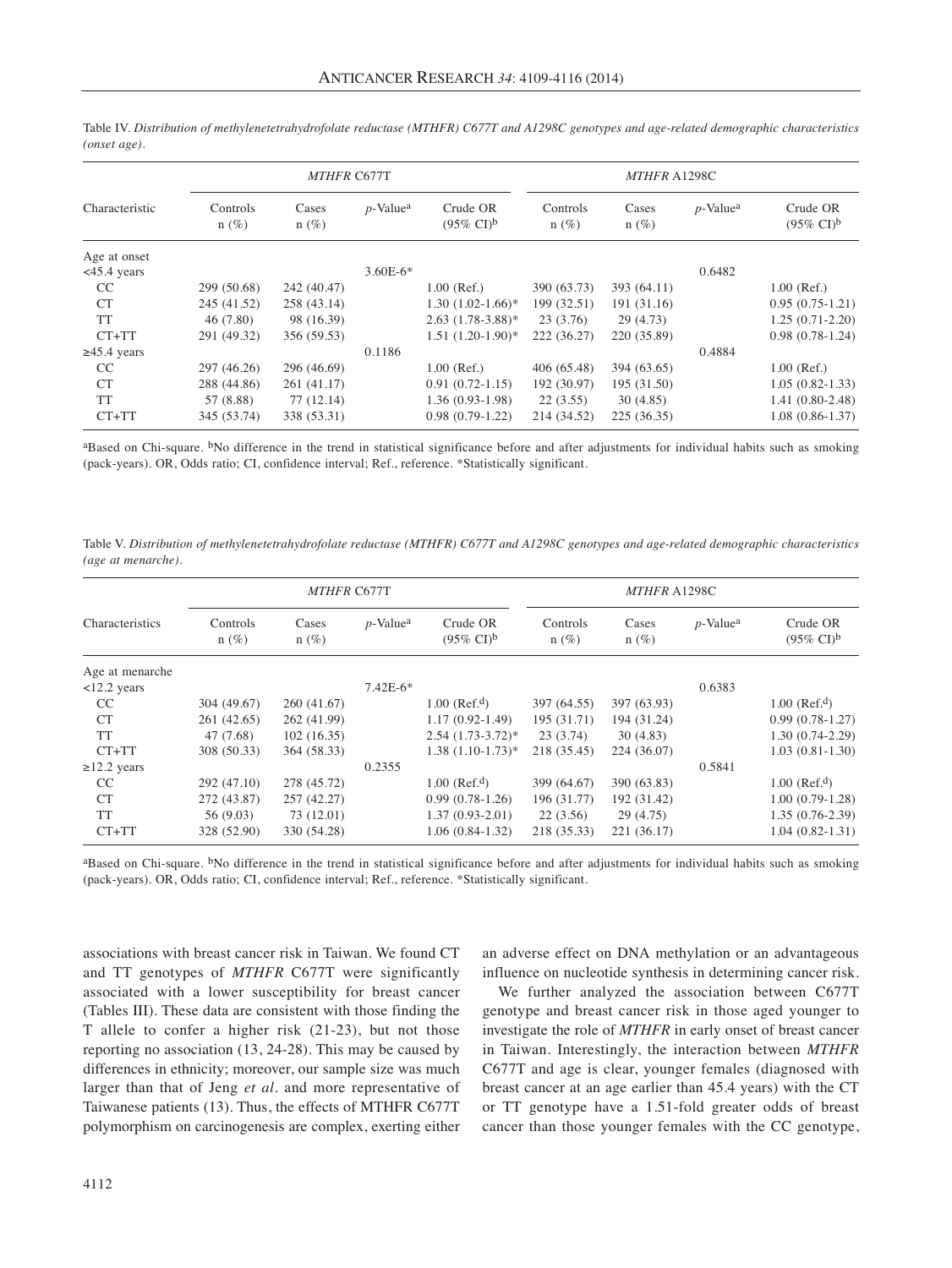|                   |                     | MTHFR C677T      |                         | MTHFR A1298C                               |                     |                  |                         |                                                |
|-------------------|---------------------|------------------|-------------------------|--------------------------------------------|---------------------|------------------|-------------------------|------------------------------------------------|
| Characteristics   | Controls<br>$n(\%)$ | Cases<br>$n(\%)$ | $p$ -Value <sup>a</sup> | Crude OR<br>$(95\% \text{ CI})^{\text{b}}$ | Controls<br>$n(\%)$ | Cases<br>$n(\%)$ | $p$ -Value <sup>a</sup> | Crude <sup>b</sup> OR<br>$(95\% \text{ CI})^c$ |
| Age at birth of   |                     |                  |                         |                                            |                     |                  |                         |                                                |
| first child       |                     |                  |                         |                                            |                     |                  |                         |                                                |
| $<29.6$ years     |                     |                  | $0.0176*$               |                                            |                     |                  | 0.5362                  |                                                |
| CC                | 287 (46.44)         | 280 (45.68)      |                         | $1.00$ (Ref. <sup>d</sup> )                | 390 (64.14)         | 386 (63.18)      |                         | $1.00$ (Ref. <sup>d</sup> )                    |
| <b>CT</b>         | 277 (44.82)         | 249 (40.62)      |                         | $0.92(0.73-1.17)$                          | 196 (32.24)         | 195 (31.91)      |                         | $1.01(0.79-1.28)$                              |
| <b>TT</b>         | 54 (8.74)           | 84 (13.70)       |                         | $1.59(1.09-2.33)*$                         | 22(3.62)            | 30(4.91)         |                         | $1.38(0.78-2.43)$                              |
| $CT+TT$           | 331 (53.56)         | 333 (54.32)      |                         | $1.03(0.82 - 1.29)$                        | 218 (35.86)         | 225 (36.82)      |                         | $1.04(0.83-1.32)$                              |
| $\geq$ 29.6 years |                     |                  | 0.1186                  |                                            |                     |                  | 0.6847                  |                                                |
| CC                | 309(50.33)          | 258 (41.68)      |                         | $1.00$ (Ref. <sup>d</sup> )                | 406(65.06)          | 401 (64.57)      |                         | $1.00$ (Ref. <sup>d</sup> )                    |
| <b>CT</b>         | 256 (41.69)         | 270 (43.62)      |                         | $1.26(1.00-1.60)*$                         | 195 (31.25)         | 191 (30.76)      |                         | $0.99(0.78-1.26)$                              |
| <b>TT</b>         | 49 (7.98)           | 91 (14.70)       |                         | $2.22(1.51-3.27)^*$                        | 23(3.69)            | 29(4.67)         |                         | $1.28(0.73-2.24)$                              |
| $CT+TT$           | 315 (49.67)         | 358 (58.32)      |                         | $1.36(1.09-1.70)*$                         | 218 (34.94)         | 220 (35.43)      |                         | $1.02(0.81-1.29)$                              |

Table VI. *Distribution of methylenetetrahydrofolate reductase (MTHFR) C677T and A1298C genotypes and age-related demographic characteristics (age at birth of first child).*

aBased on Chi-square. <sup>b</sup>No difference in the trend in statistical significance before and after adjustments for individual habits such as smoking (packyears). OR, Odds ratio; CI, confidence interval; Ref., reference. \*Statistically significant.

Table VII. *Distribution of methylenetetrahydrofolate reductase (MTHFR) C677T and A1298C genotypes and age-related demographic characteristics (age at menopause).*

|                   |                     | <b>MTHFR C677T</b> |                         |                                            | MTHFR A1298C        |                  |                         |                                            |  |
|-------------------|---------------------|--------------------|-------------------------|--------------------------------------------|---------------------|------------------|-------------------------|--------------------------------------------|--|
| Characteristics   | Controls<br>$n(\%)$ | Cases<br>$n(\%)$   | $p$ -Value <sup>a</sup> | Crude OR<br>$(95\% \text{ CI})^{\text{b}}$ | Controls<br>$n(\%)$ | Cases<br>$n(\%)$ | $p$ -Value <sup>a</sup> | Crude OR<br>$(95\% \text{ CI})^{\text{b}}$ |  |
| Age at menopause  |                     |                    |                         |                                            |                     |                  |                         |                                            |  |
| $<49.0$ years     |                     |                    | $0.0082*$               |                                            |                     |                  | 0.6899                  |                                            |  |
| CC                | 292 (47.33)         | 280 (44.59)        |                         | $1.00$ (Ref. <sup>d</sup> )                | 386 (63.59)         | 392 (64.37)      |                         | $1.00$ (Ref. <sup>d</sup> )                |  |
| <b>CT</b>         | 272 (44.08)         | 259 (41.24)        |                         | $0.99(0.78-1.26)$                          | 198 (32.62)         | 189 (31.03)      |                         | $0.94(0.72-1.20)$                          |  |
| <b>TT</b>         | 53 (8.59)           | 89 (14.17)         |                         | $1.75(1.20-2.55)*$                         | 23(3.79)            | 28(4.60)         |                         | $1.20(0.68-2.12)$                          |  |
| $CT+TT$           | 325 (52.67)         | 348 (55.41)        |                         | $1.11(0.89-1.40)$                          | 221 (36.41)         | 217 (35.63)      |                         | $0.97(0.77-1.22)$                          |  |
| $\geq 49.0$ years |                     |                    | $0.0014*$               |                                            |                     |                  | 0.3974                  |                                            |  |
| CC                | 304 (49.43)         | 258 (42.72)        |                         | $1.00$ (Ref. <sup>d</sup> )                | 410(65.60)          | 395 (63.40)      |                         | $1.00$ (Ref. <sup>d</sup> )                |  |
| <b>CT</b>         | 261 (42.44)         | 260 (43.05)        |                         | $1.17(0.92 - 1.49)$                        | 193 (30.88)         | 197 (31.62)      |                         | $1.06(0.83-1.35)$                          |  |
| <b>TT</b>         | 50(8.13)            | 86 (14.24)         |                         | $2.03(1.38-2.98)^*$                        | 22(3.52)            | 31 (4.98)        |                         | $1.46(0.83 - 2.57)$                        |  |
| $CT+TT$           | 311 (50.57)         | 346 (57.28)        |                         | $1.31(1.05-1.64)$ *                        | 215 (34.40)         | 228 (36.60)      |                         | $1.10(0.87-1.39)$                          |  |

<sup>a</sup>Based on Chi-square. <sup>b</sup>No difference in the trend in statistical significance before and after adjustments for individual habits such as smoking (pack-years). OR, Odds ratio; CI, confidence interval; Ref., reference. \*Statistically significant.

which is not the case in the elder group (Table IV). This trend also fits well with the history of earlier menarche in the same population, those with the TT and CT+TT genotypes have a 2.54- and 1.38-fold greater odds for breast cancer than those with younger age at first menarche with CC genotype, which is not the case in the elder group (Table V). Since early first full-term pregnancy and late menopause were considered to be protective (29-31) and risky (32-34) factors of breast cancer in Taiwan, respectively, we also

analyzed the interactions of *MTHFR* genotype with these two age- and estrogen-related factors. The data showed that TT genotype of *MTHFR* C677T has a 1.59 -fold greater odds for breast cancer than those with CC at early (<29.6 years) birth of first child, while CT, TT and CT+TT genotypes have a 1.26-, 2.22- and 1.36 -fold greater odds for breast cancer respectively than those with CC at late (>29.6 years) birth of first child (Table VI). As for age of menopause, TT genotype of *MTHFR* C677T has a 1.75-fold greater odds for breast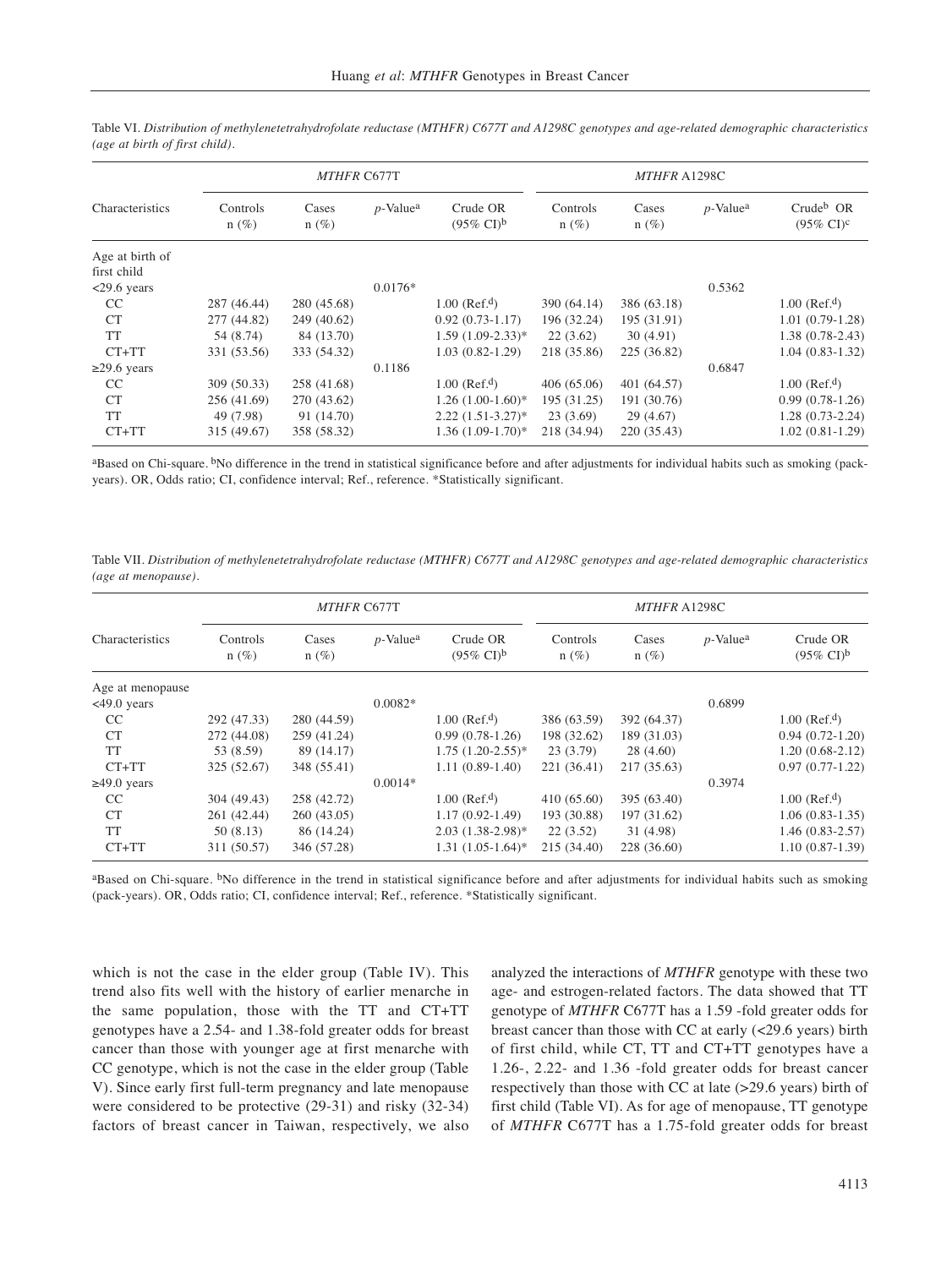cancer than those with CC at early (<49 years) menopause, while TT and CT+TT genotypes have a 2.03- and 1.31-fold greater odds for breast cancer respectively than those with CC at late (>49 years) menopause (Table VII).

We propose that T allele at C677T may affect MTHFR activity, influencing the normal function of MTHFR. In literature, it has been shown that *MTHFR* 677T variants result in 70% lower functional activity  $(35)$ . Those with T allele(s) not only have an imbalance in their folate pool available for DNA synthesis and cell proliferation, but may not be able to remove the DNA adducts caused by estrogen-induced insults (36) as soon as those with C allele, or cannot regulate the methylation status of other genes normally. All the above mechanisms may lead to earlier onset of breast cancer. To sum up, the alterations toward early breast carcinogenesis may be caused by decreased functions of MTHFR and cascading effects, which may finally lead to early onset of breast cancer.

In conclusion, as far as we are aware of, this is the first study focusing on *MTHFR* genotype and joint effects with age- and estrogen-related risk factors for early-onset breast cancer. The presence of T allele at C677T was not only associated with a higher cancer risk, but involved in early breast carcinogenesis. The T allele of *MTHFR* C677T may be a useful marker in breast oncology and early cancer detection.

### **Acknowledgements**

We thank Tzu-Chia Wang, Yun-Ru Syu, Lin-Lin Hou and Chia-En Miao for their technical assistance. This study was supported by research grants from Terry Fox Cancer Research Foundation, and Taichung Armed Forces General Hospital (grant number: 103A24 and 103A25).

### **References**

- 1 Blount BC, Mack MM, Wehr CM, MacGregor JT, Hiatt RA, Wang G, Wickramasinghe SN, Everson RB and Ames BN: Folate deficiency causes uracil misincorporation into human DNA and chromosome breakage: implications for cancer and neuronal damage. Proc Natl Acad Sci USA *94*: 3290-3295, 1997.
- 2 Kim YI: Folate and carcinogenesis: evidence, mechanisms, and implications. J Nutr Biochem *10*: 66-88, 1999.
- 3 Cheng SH, Tsou MH, Liu MC, Jian JJ, Cheng JC, Leu SY, Hsieh CY and Huang AT: Unique features of breast cancer in Taiwan. Breast Cancer Res Treat *63*: 213-223, 2000.
- Kuo WH, Yen AM, Lee PH, Chen KM, Wang J, Chang KJ, Chen TH and Tsau HS: Cumulative survival in early-onset unilateral and bilateral breast cancer: an analysis of 1907 Taiwanese women. Br J Cancer *100*: 563-570, 2009.
- 5 Hsu JL, Glaser SL and West DW: Racial/ethnic differences in breast cancer survival among San Francisco Bay Area women. J Natl Cancer Inst *89*: 1311-1312, 1997.
- 6 Natarajan N, Nemoto D, Nemoto T and Mettlin C: Breast cancer survival among Orientals and whites living in the United States. J Surg Oncol *39*: 206-209, 1988.
- 7 Krajinovic M, Lamothe S, Labuda D, Lemieux-Blanchard E, Theoret Y, Moghrabi A and Sinnett D: Role of MTHFR genetic polymorphisms in the susceptibility to childhood acute lymphoblastic leukemia. Blood *103*: 252-257, 2004.
- 8 Homberger A, Linnebank M, Winter C, Willenbring H, Marquardt T, Harms E and Koch HG: Genomic structure and transcript variants of the human methylenetetrahydrofolate reductase gene. Eur J Hum Genet *8*: 725-729, 2000.
- 9 Chen J, Giovannucci E, Hankinson SE, Ma J, Willett WC, Spiegelman D, Kelsey KT and Hunter DJ: A prospective study of methylenetetrahydrofolate reductase and methionine synthase gene polymorphisms, and risk of colorectal adenoma. Carcinogenesis *19*: 2129-2132, 1998.
- 10 Sharp L, Little J, Schofield AC, Pavlidou E, Cotton SC, Miedzybrodzka Z, Baird JO, Haites NE, Heys SD and Grubb DA: Folate and breast cancer: the role of polymorphisms in methylenetetrahydrofolate reductase (*MTHFR*). Cancer Lett *181*: 65-71, 2002.
- 11 Skibola CF, Smith MT, Kane E, Roman E, Rollinson S, Cartwright RA and Morgan G: Polymorphisms in the methylenetetrahydrofolate reductase gene are associated with susceptibility to acute leukemia in adults. Proc Natl Acad Sci USA *96*: 12810-12815, 1999.
- 12 Wiemels JL, Smith RN, Taylor GM, Eden OB, Alexander FE and Greaves MF: Methylenetetrahydrofolate reductase (*MTHFR*) polymorphisms and risk of molecularly defined subtypes of childhood acute leukemia. Proc Natl Acad Sci USA *98*: 4004- 4009, 2001.
- 13 Jeng YL, Wu MH, Huang HB, Lin WY, You SL, Chu TY, Chen CJ and Sun CA: The methylenetetrahydrofolate reductase 677C- ->T polymorphism and lung cancer risk in a Chinese population. Anticancer Res *23*: 5149-5152, 2003.
- 14 Chou YC, Wu MH, Yu JC, Lee MS, Yang T, Shih HL, Wu TY and Sun CA: Genetic polymorphisms of the methylenetetrahydrofolate reductase gene, plasma folate levels and breast cancer susceptibility: a case-control study in Taiwan. Carcinogenesis *27*: 2295-2300, 2006.
- 15 Tsai CW, Tsai MH, Shih LC, Chang WS, Lin CC, and Bau DT: Associations of interleukin-10 (*IL10*) promoter genotypes with nasopharyngeal carcinoma risk in Taiwan. Anticancer Res *33*: 3391-3396, 2013.
- 16 Hsia TC, Tsai CW, Liang SJ, Chang WS, Lin LY, Chen WC, Tu CY, Tsai CH and Bau DT: Effects of ataxia telangiectasia mutated (*ATM*) genotypes and smoking habits on lung cancer risk in Taiwan. Anticancer Res *33*: 4067-4071, 2013.
- 17 Chang WS, Tsai CW, Ji HX, Wu HC, Chang YT, Lien CS, Liao WL, Shen WC, Tsai CH and Bau DT: Associations of cyclooxygenase 2 polymorphic genotypes with bladder cancer risk in Taiwan. Anticancer Res *33*: 5401-5405, 2013.
- 18 Lin CH, Lin CC, Tsai CW, Chang WS, Yang CW and Bau DT: Association of caveolin-1 genotypes with gastric cancer in Taiwan. Anticancer Res *34*: 2263-2267, 2014
- 19 Hsu CM, Yang MD, Tsai CW, Ho CY, Chang WS, Chang SC, Jeng LB, Tsai Y, Tsai FJ and Bau DT: The contribution of caveolin-1 genotype and phenotype to hepatocellular carcinoma. Anticancer Res *33*: 671-677, 2013.
- 20 Pei JS, Lee YM, Lo HH, Hsu YN, Lin SS and Bau DT: Association of X-ray repair cross-complementing-6 genotypes with childhood leukemia. Anticancer Res *33*: 5395-5399, 2013.